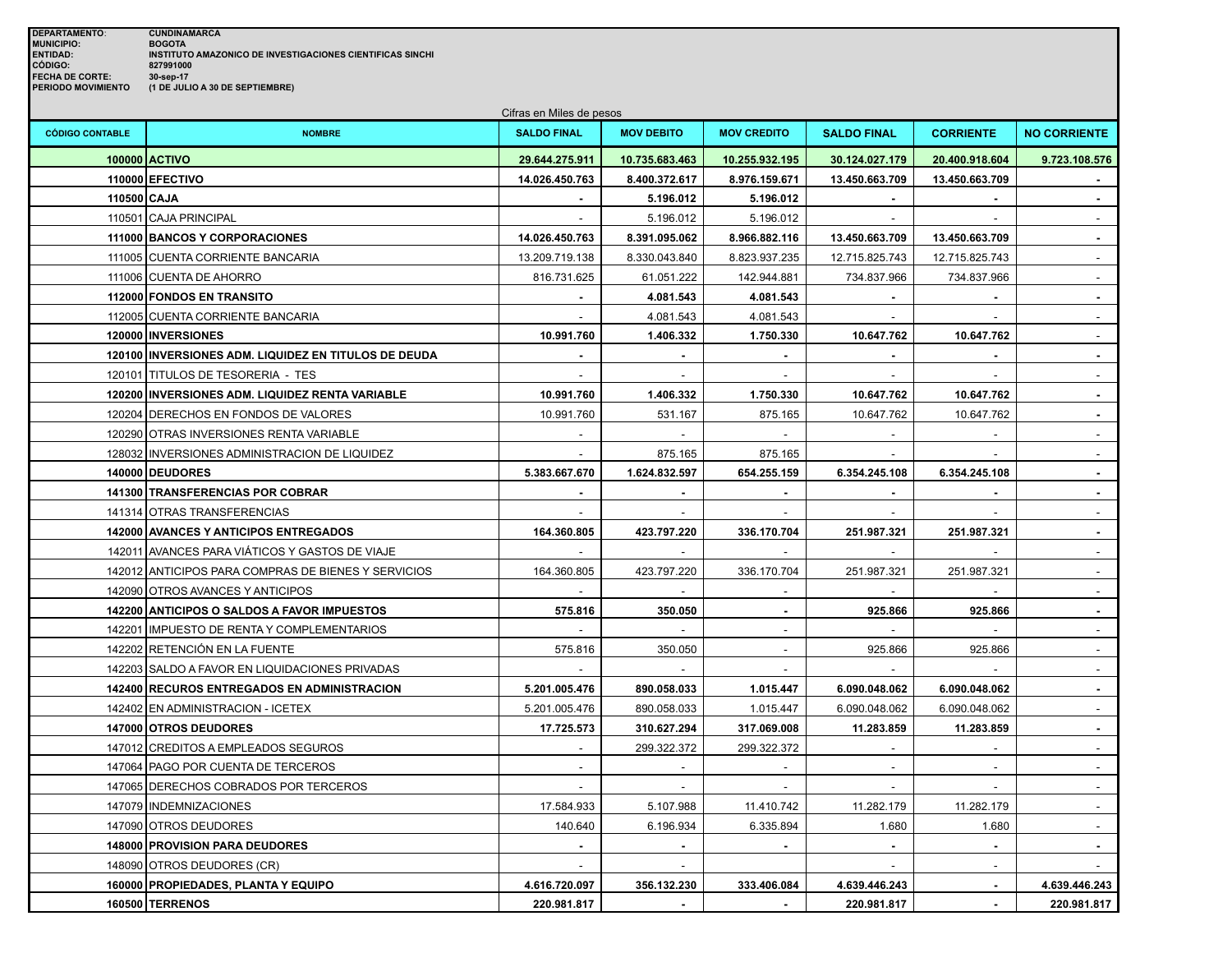| 160501 URBANOS                                           | 204.445.972     |                | ٠                        | 204.445.972     | $\sim$                   | 204.445.972     |
|----------------------------------------------------------|-----------------|----------------|--------------------------|-----------------|--------------------------|-----------------|
| 160502 RURALES                                           | 16.535.845      |                |                          | 16.535.845      | $\overline{\phantom{a}}$ | 16.535.845      |
| 161500 CONSTRUCCIONES EN CURSO                           | 6.713.087       |                |                          | 6.713.087       | $\blacksquare$           | 6.713.087       |
| 161501 EDIFICACIONES                                     | 6.713.087       |                |                          | 6.713.087       |                          | 6.713.087       |
| 164000 EDIFICACIONES                                     | 1.716.846.981   |                |                          | 1.716.846.981   | $\blacksquare$           | 1.716.846.981   |
| 164001 EDIFICIOS Y CASAS                                 | 1.716.846.981   |                |                          | 1.716.846.981   | $\overline{\phantom{a}}$ | 1.716.846.981   |
| 165500 MAQUINARIA Y EQUIPO                               | 467.319.462     | 41.668.500     | 19.721.034               | 489.266.928     | $\blacksquare$           | 489.266.928     |
| 165508 EQUIPOS AGRICOLAS                                 | 467.319.462     | 41.668.500     | 19.721.034               | 489.266.928     |                          | 489.266.928     |
| 165511 HERRAMIENTAS Y ACCESORIOS                         |                 |                |                          |                 |                          |                 |
| 165590 OTROS MAQUINARIA Y EQUIPO                         |                 |                |                          |                 | $\overline{\phantom{a}}$ |                 |
| 166000 EQUIPO MEDICO Y CIENTIFICO                        | 4.106.857.749   | 66.825.576     | 39.126.681               | 4.134.556.644   |                          | 4.134.556.644   |
| 166001 EQUIPO DE INVESTIGACION                           | 1.489.410.551   | 8.378.670      | 20.660.238               | 1.477.128.983   |                          | 1.477.128.983   |
| 166002 EQUIPO DE LABORATORIO                             | 2.617.447.198   | 58.446.906     | 18.466.443               | 2.657.427.661   |                          | 2.657.427.661   |
| 166500 MUEBLES ENSERES EQUIPOS DE OFICINA                | 1.092.211.648   | 126.036.329    | 61.449.315               | 1.156.798.662   |                          | 1.156.798.662   |
| 166501 MUEBLES Y ENSERES                                 | 770.743.821     | 76.654.784     | 54.509.281               | 792.889.324     |                          | 792.889.324     |
| 166502 EQUIPOS Y MAQUINAS DE OFICINA                     | 321.467.827     | 49.381.545     | 6.940.034                | 363.909.338     |                          | 363.909.338     |
| 167000 EQUIPOS DE COMUNICACIÓN Y COMPUTACIÓN             | 941.737.366     | 17.226.000     | 11.260.998               | 947.702.368     |                          | 947.702.368     |
| 167001 EQUIPO DE COMUNICACIÓN.                           | 107.294.279     | 6.100.000      | 2.699.998                | 110.694.281     |                          | 110.694.281     |
| 167002 EQUIPO DE COMPUTACIÓN                             | 834.443.087     | 11.126.000     | 8.561.000                | 837.008.087     |                          | 837.008.087     |
| 167500 EQUIPO DE TRANSPORTE TRACCION Y ELEVACION         | 373.267.205     |                | 10.658.000               | 362.609.205     | $\overline{\phantom{a}}$ | 362.609.205     |
| 167502 TERRESTRE                                         | 167.152.131     |                |                          | 167.152.131     | $\overline{\phantom{a}}$ | 167.152.131     |
| 167504 MARITIMO Y FLUVIAL                                | 206.115.074     |                | 10.658.000               | 195.457.074     | $\overline{\phantom{a}}$ | 195.457.074     |
| 167590 OTROS EQUIPOS DE TRANSPORTE, TRACCION Y ELEVACION |                 |                |                          |                 | $\blacksquare$           |                 |
| 168500 DEPRECIACIÓN ACUMULADA (CR)                       | (4.309.215.218) | 104.375.825    | 191.190.056              | (4.396.029.449) | $\blacksquare$           | (4.396.029.449) |
| 168501 EDIFICACIONES                                     | (648.222.980)   |                | 8.584.233                | (656.807.213)   |                          | (656.807.213)   |
| 168504   MAQUINARIA Y EQUIPO                             | (162.709.461)   | 19.721.034     | 8.767.799                | (151.756.226)   | $\sim$                   | (151.756.226)   |
| 168505 EQUIPO MEDICO Y CIENTIFICO                        | (1.914.750.152) | 24.931.333     | 121.902.412              | (2.011.721.231) | $\overline{\phantom{a}}$ | (2.011.721.231) |
| 168506 MUEBLES ENSERES Y EQUIPO DE OFICINA               | (679.508.880)   | 38.369.266     | 12.862.582               | (654.002.196)   |                          | (654.002.196)   |
| 168507 EQUIPO DE COMUNICACIÓN Y COMPUTACION              | (580.641.237)   | 10.696.192     | 34.343.614               | (604.288.659)   |                          | (604.288.659)   |
| 168508 EQUIPO DE TRANSPORTE TRACCION Y ELEVACION         | (323.382.508)   | 10.658.000     | 4.729.416                | (317.453.924)   |                          | (317.453.924)   |
| 190000 OTROS ACTIVOS                                     | 5.606.445.622   | 352.939.687    | 290.360.951              | 5.669.024.358   | 585.362.025              | 5.083.662.333   |
| 190500 GASTOS PAGADOS POR ANTICIPADO                     | 60.971.216      |                | 39.016.427               | 21.954.789      | 21.954.789               |                 |
| 190501 SEGUROS.                                          | 60.971.216      |                | 39.016.427               | 21.954.789      | 21.954.789               |                 |
| 191000 CARGOS DIFERIDOS                                  | 457.623.515     | 352.939.687    | 247.155.966              | 563.407.236     | 563.407.236              |                 |
| 191001   MARTERIALES Y SUMINISTROS                       | 454.790.800     | 345.700.095    | 238.143.679              | 562.347.216     | 562.347.216              |                 |
| 191021 ELEMENTOS DE ASEO LAVANDERIA Y CAFETERIA          | 2.822.211       | 7.131.592      | 8.904.287                | 1.049.516       | 1.049.516                |                 |
| 191022 COMBUSTIBLES Y LUBRICANTES                        | 10.504          | 108.000        | 108.000                  | 10.504          | 10.504                   |                 |
| 192000 BIENES NTREGADOS A TERCEROS                       | 78.640.835      |                |                          | 78.640.835      |                          | 78.640.835      |
| 192005 BIENES MUEBLES EN COMODATO                        | 26.908.687      | ٠              | $\overline{\phantom{0}}$ | 26.908.687      |                          | 26.908.687      |
| 192006 BIENES INMUEBLES EN COMODATO                      | 51.732.148      |                |                          | 51.732.148      |                          | 51.732.148      |
| 192500 AMORTIZACION ACUMUL DE BS ENTREGADOS A TERCEROS   | (906.427)       | $\blacksquare$ | ۰                        | (906.427)       |                          | (906.427)       |
| 192505 BIENES MUEBLES EN COMODATO                        | (906.427)       |                |                          | (906.427)       |                          | (906.427)       |
| 192506 BIENES INMUEBLES EN COMODATO                      |                 |                |                          |                 |                          |                 |
| <b>194100 BIENES ADQUIRIDOS EN LEASING</b>               | $\sim$          |                |                          | $\blacksquare$  |                          |                 |
| 194104 EQUIPO DE TRANSPORTE TERRESTRE                    |                 |                |                          |                 |                          |                 |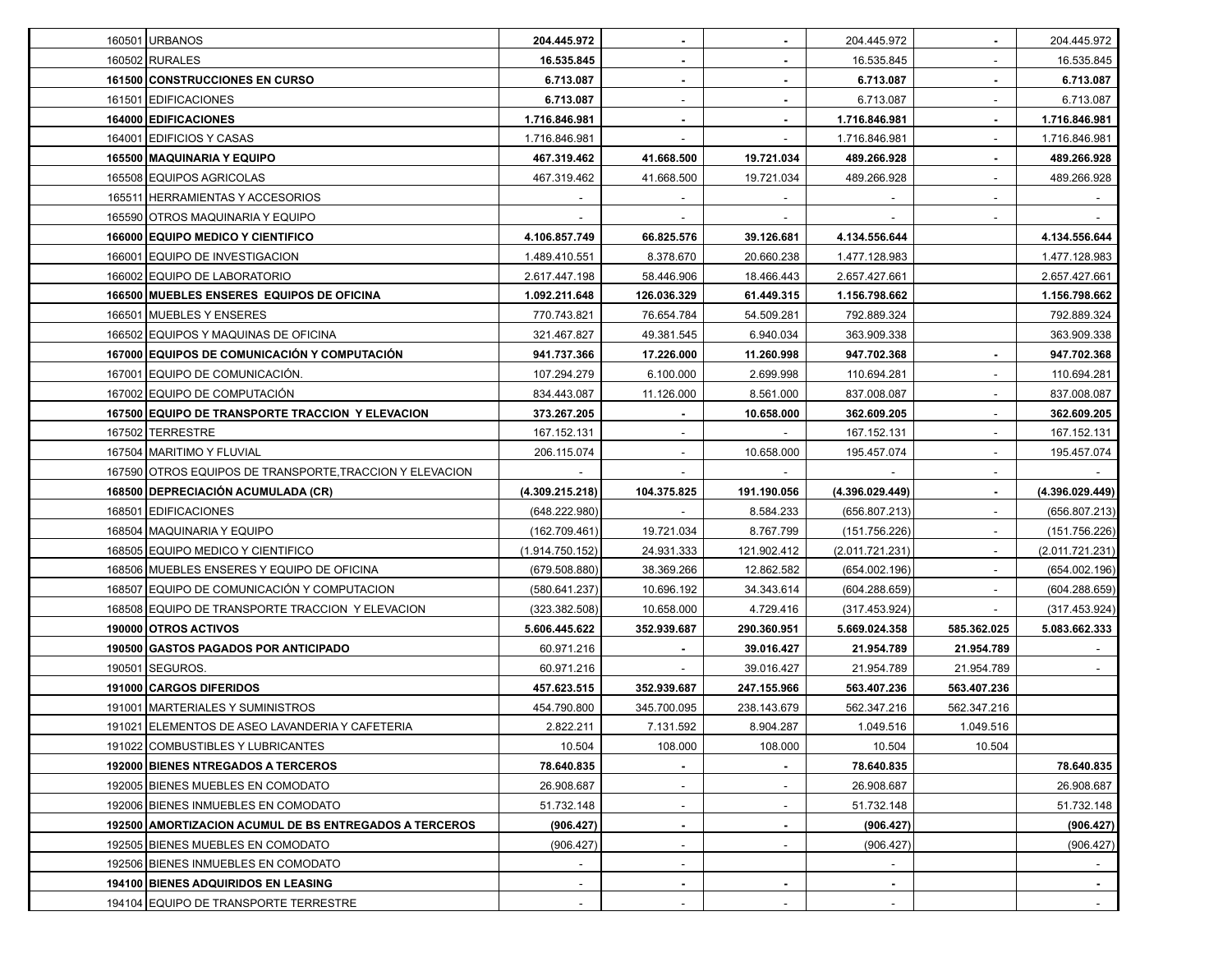| <b>194200 DEPRECIACION BS ADQUIRIDOS EN LEASING</b><br>$\overline{\phantom{a}}$<br>٠<br>$\blacksquare$                  |                                       |                          |
|-------------------------------------------------------------------------------------------------------------------------|---------------------------------------|--------------------------|
| 194203 EQUIPO DE TRANSPORTE TERRESTRE                                                                                   |                                       |                          |
| 196000 BIENES DE ARTE Y CULTURA<br>105.758.979<br>4.188.558<br>$\blacksquare$                                           | 101.570.421                           | 101.570.421              |
| 196007 LIBROS Y PUBLICACIONESDE INVESTIGACION Y CONSULTORIA<br>105.758.979<br>4.188.558                                 | 101.570.421                           | 101.570.421              |
| 197000   INTANGIBLES<br>125.646.033                                                                                     | 125.646.033<br>125.646.033            |                          |
| 197008 SOFTWARE                                                                                                         |                                       |                          |
| 197009 SERVIDUMBRES<br>125.646.033                                                                                      | 125.646.033<br>125.646.033            |                          |
| 197500 AMORTIZACIÓN ACUM DE INTANGIBLES<br>(125.646.033)<br>$\blacksquare$<br>٠                                         | (125.646.033)<br>(125.646.033)        |                          |
| 197508 SOFTWARE<br>٠                                                                                                    |                                       |                          |
| 197509 SERVIDUMBRES<br>(125.646.033)                                                                                    | (125.646.033)<br>(125.646.033)        |                          |
| 199900 VALORIZACIONES<br>4.904.357.504<br>4.904.357.504<br>٠<br>$\blacksquare$                                          |                                       | 4.904.357.504            |
| 199952 TERRENOS<br>2.741.289.509<br>2.741.289.509                                                                       | $\overline{\phantom{a}}$              | 2.741.289.509            |
| 199953 CONSTRUCCIONES<br>2.163.067.995<br>2.163.067.995<br>$\sim$<br>$\sim$                                             | $\sim$                                | 2.163.067.995            |
| 200000 PASIVO<br>14.619.033.001<br>13.123.677.677<br>14.872.211.174<br>16.367.566.498                                   | 2.831.242.860                         | 13.536.323.638           |
| 230000 OPERACIONES DE FINANCE                                                                                           |                                       |                          |
| 230700 OPERACIONES DE FINANC INT DE LARGO                                                                               |                                       |                          |
| 230709 CONTRATOS LEASING                                                                                                |                                       |                          |
| 240000 CUENTAS POR PAGAR<br>14.165.519.278<br>10.102.122.652<br>11.608.546.450<br>15.671.943.076                        | 2.135.619.438                         | 13.536.323.638           |
| 240100 ADQUISICION DE BIENES Y SERVICIOS NACIONALES<br>1.300.646.243<br>2.663.637.929<br>2.931.366.892<br>1.568.375.206 | 1.568.375.206                         |                          |
| 240101 BIENES Y SERVICIOS<br>255.651.275<br>572.927.628<br>549.558.649                                                  | 232.282.296<br>232.282.296            |                          |
| 240102 PROYECTOS DE INVERSION<br>1.044.994.968<br>2.090.710.301<br>2.381.808.243                                        | 1.336.092.910<br>1.336.092.910        |                          |
| 242500 ACREEDORES<br>1.013.327.235<br>4.202.127.781<br>3.689.095.588                                                    | 500.295.042<br>500.295.042            | $\sim$                   |
| 242504 SERVICIOS PUBLICOS<br>14.656.205<br>59.953.553<br>60.641.527                                                     | 15.344.179<br>15.344.179              | $\sim$                   |
| 242507 ARRENDAMIENTOS<br>5.746.230<br>24.333.548<br>19.962.668                                                          | 1.375.350<br>1.375.350                | $\sim$                   |
| 242508 VIATICOS Y GASTOS DE VIAJE<br>23.789.944<br>462.919.506<br>474.926.699                                           | 35.797.137<br>35.797.137              |                          |
| 242510 SEGUROS<br>14.053.900<br>15.116.646                                                                              | 1.062.746<br>1.062.746                |                          |
| 242513 SALDOS A FAVOR DE BENEFICIARIOS<br>4.242.000<br>4.242.000                                                        |                                       | $\overline{\phantom{a}}$ |
| 242518 APORTES A FONDOS PENSIONALES<br>70.310.995<br>227.384.244<br>226.577.297                                         | 69.504.048<br>69.504.048              |                          |
| 242519 APORTES A SEGURIDAD SOCIAL<br>46.636.800<br>139.841.431<br>138.374.431                                           | 45.169.800<br>45.169.800              |                          |
| 242520 APORTE ICBF SENA CAJAS DE COMPENSAC<br>33.588.352<br>101.171.200<br>100.113.448                                  | 32.530.600<br>32.530.600              |                          |
| 242522 COOPERATIVAS<br>4.938.026<br>17.149.065<br>12.211.039                                                            |                                       |                          |
| 242524 EMBARGOS JUDICIALES<br>18.856<br>56.568<br>65.880                                                                | 28.168<br>28.168                      |                          |
| 242532 APORTES RIESGOS PROFESIONALES<br>3.414.945<br>10.233.305<br>10.108.205                                           | 3.289.845<br>3.289.845                |                          |
| 242535 LIBRANZAS<br>35.697.231<br>110.979.597<br>120.314.145                                                            | 45.031.779<br>45.031.779              |                          |
| 242546 CONTRATOS DE MEDICINA PREPAGADA<br>4.764.900<br>14.294.700<br>14.294.700                                         | 4.764.900<br>4.764.900                |                          |
| 242553 SERVICIOS<br>3.009.879.890<br>768.084.598<br>2.486.460.281                                                       | 244.664.989<br>244.664.989            |                          |
| 242590 OTROS ACREEDORES<br>5.635.274<br>1.680.153<br>5.686.622                                                          | 1.731.501                             |                          |
| 243600 RETENCIÓN EN LA FUENTE E IMPUESTO DE TIMBRE<br>75.552.581<br>209.337.143<br>200.265.670                          | 1.731.501<br>66.481.108<br>66.481.108 | $\blacksquare$           |
| 243603 HONORARIOS<br>7.089.026<br>19.445.000<br>24.347.956                                                              | 11.991.982<br>11.991.982              |                          |
| 243605 SERVICIOS<br>3.787.115<br>12.940.520<br>14.165.828                                                               | 5.012.423<br>5.012.423                | $\sim$                   |
| 243606 ARRENDAMIENTOS<br>237.063<br>711.000<br>711.000                                                                  | 237.063<br>237.063                    |                          |
| 243608 COMPRAS<br>1.519.389<br>4.399.000<br>5.626.014                                                                   | 2.746.403<br>2.746.403                | $\sim$                   |
| 243615 A EMPLEADOS ART 383 ET.<br>17.836.852<br>53.883.000<br>53.348.500                                                |                                       |                          |
|                                                                                                                         | 17.302.352<br>17.302.352              |                          |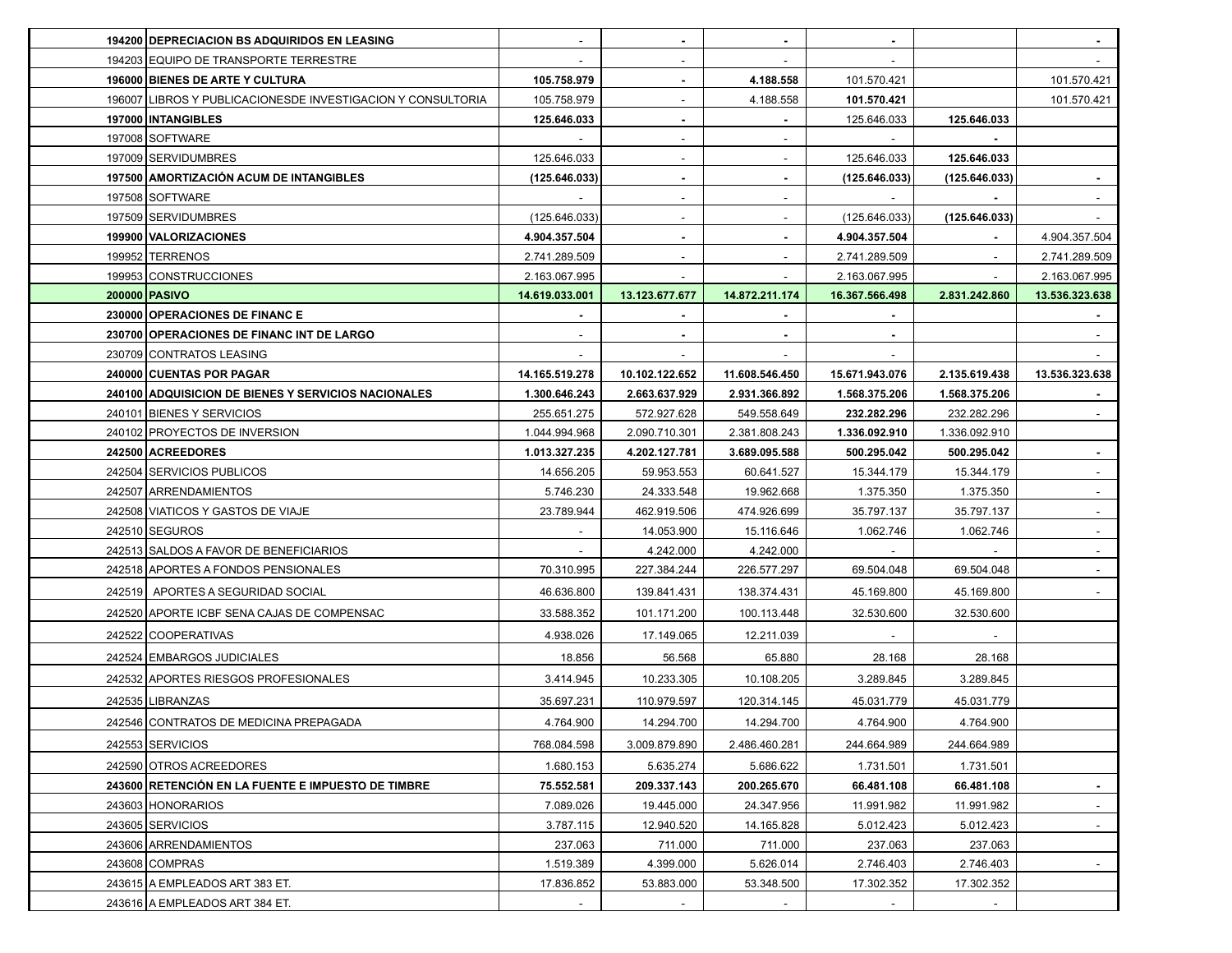| 243625 IMPUESTO A LAS VENTAS RETENIDO POR CONSIGNAR      | 4.102.134                | 8.827.467     | 8.540.402                | 3.815.069                | 3.815.069                |                |
|----------------------------------------------------------|--------------------------|---------------|--------------------------|--------------------------|--------------------------|----------------|
| 243627 RETENCION DE IMPUESTO DE INDUSTRIA Y COMERCIO POR | 5.453.675                | 10.302.976    | 7.995.086                | 3.145.785                | 3.145.785                |                |
| 243690 OTRAS RETENCIONES                                 | 35.527.327               | 98.828.180    | 85.530.884               | 22.230.031               | 22.230.031               | $\sim$         |
| 244000 IMPUESTOS, CONTRIBUCIONES Y TASAS POR PAGAR       | 1.470.211                | 3.874.049     | 2.871.920                | 468.082                  | 468.082                  |                |
| 244001 RENTA Y COMPLEMENTARIOS                           |                          |               |                          |                          |                          |                |
| 244023 CONTRIBUCIONES                                    | 1.470.211                | 3.874.049     | 2.871.920                | 468.082                  | 468.082                  |                |
| 245000 AVANCES Y ANTICIPOS RECIBIDOS                     |                          |               |                          |                          |                          |                |
| 245001 ANTICIPOS SOBRE VENTAS DE BIENES Y SERVICIOS      |                          |               |                          |                          | $\blacksquare$           |                |
| 245003 ANTICIPOS SOBRE CONVENIOS Y ACUERDOS              |                          |               |                          |                          |                          |                |
| 245300 RECURSOS RECIBIDOS EN ADMINISTRACION              | 11.774.523.008           | 3.023.145.750 | 4.784.946.380            | 13.536.323.638           |                          | 13.536.323.638 |
| 245301 EN ADMINISTRACION                                 | 11.774.523.008           | 3.023.145.750 | 4.784.946.380            | 13.536.323.638           | $\sim$                   | 13.536.323.638 |
| 250000 OBLIGACIONES LABORALES Y DE SEGURIDAD SOCIAL      | 161.228.387              | 936.732.505   | 936.732.505              | 161.228.387              | 161.228.387              |                |
| 250500 SALARIOS Y PRESTACIONES SOCIALES                  | 161.228.387              | 936.732.505   | 936.732.505              | 161.228.387              | 161.228.387              |                |
| 250501 NOMINA POR PAGAR                                  |                          | 931.338.384   | 931.338.384              |                          |                          |                |
| 250502 CESANTIAS                                         |                          | 5.121.265     | 5.121.265                |                          |                          |                |
| 250503 INTERESES SOBRE CESANTIAS                         |                          | 272.856       | 272.856                  |                          |                          |                |
| 250504 VACACIONES                                        | 110.487.161              |               |                          | 110.487.161              | 110.487.161              |                |
| 250505 PRIMA DE VACACIONES                               | 50.741.226               |               |                          | 50.741.226               | 50.741.226               |                |
| 250506 PRIMA DE SERVICIOS                                |                          |               |                          |                          |                          |                |
| 250507 PRIMA DE NAVIDAD                                  |                          |               |                          |                          |                          |                |
| 250508   INDEMNIZACIONES                                 |                          |               |                          |                          |                          |                |
| 270000 PASIVOS ESTIMADOS                                 | 292.285.336              | 33.226.403    | 275.336.102              | 534.395.035              | 534.395.035              |                |
| 270500 PROVISON PARA OBLIGACIONES FISCALES               |                          |               |                          |                          | $\blacksquare$           | $\sim$         |
| 270501 IMPUESTO DE RENTA Y COMPLEMENTARIOS               |                          |               |                          |                          |                          |                |
| 271500 PROVISION PARA PRESTACIONES SOCIALES              | 292.285.336              | 33.226.403    | 275.336.102              | 534.395.035              | 534.395.035              |                |
| 271501 CESANTIAS                                         | 118.731.943              | 12.695.429    | 61.745.827               | 167.782.341              | 167.782.341              |                |
| 271502 INTERESES SOBRE CESANTIAS                         | 14.337.993               | 863.989       | 7.409.523                | 20.883.527               | 20.883.527               |                |
| 271503 VACACIONES                                        | 99.169.412               | 8.307.095     | 51.606.138               | 142.468.455              | 142.468.455              |                |
| 271504 PRIMA DE SERVICIOS                                |                          | 1.750.664     | 61.745.827               | 59.995.163               | 59.995.163               |                |
| 271506 PRIMA DE VACACIONES                               | 60.045.988               | 7.858.562     | 31.082.960               | 83.270.386               | 83.270.386               |                |
| 271512 OTRAS PRIMAS                                      |                          | 1.750.664     | 61.745.827               | 59.995.163               | 59.995.163               |                |
| 290000 OTROS PASIVOS                                     | $\sim$                   | 2.051.596.117 | 2.051.596.117            | $\blacksquare$           | $\blacksquare$           | $\sim$         |
| 291500 CREDITOS DIFERIDOS                                | $\sim$                   | 2.051.596.117 | 2.051.596.117            | $\overline{\phantom{a}}$ | $\overline{\phantom{a}}$ |                |
| 291522 TRANSFERENCIAS CONDICIONADAS                      |                          | 2.051.596.117 | 2.051.596.117            |                          |                          |                |
| 300000 PATRIMONIO                                        | 12.436.682.654           | 197.275.716   | 5.912                    | 12.239.412.850           |                          | 12.239.412.850 |
| 320000 PATRIMONIO INSTITUCIONAL                          | 12.436.682.654           | 197.275.716   | 5.912                    | 12.239.412.850           | $\sim$                   | 12.239.412.850 |
| 320800 CAPITAL FISCAL                                    | 7.654.828.833            |               | ۰.                       | 7.654.828.833            | $\blacksquare$           | 7.654.828.833  |
| 320801 CAPITAL FISCAL                                    | 7.654.828.833            |               | $\overline{\phantom{a}}$ | 7.654.828.833            | $\overline{\phantom{a}}$ | 7.654.828.833  |
| 322500 RESULTADOS DE EJERCICIOS ANTERIORES               |                          |               |                          |                          |                          |                |
| 322501 UTILIDADES O EXCEDENTES ACUMULADOS                | $\overline{\phantom{a}}$ |               | $\overline{\phantom{0}}$ | $\sim$                   | $\sim$                   |                |
| 322502 PERDIDA O DEFICIT ACUMULADO                       | ۰                        | ٠             | $\overline{\phantom{a}}$ | $\sim$                   | $\sim$                   | $\sim$         |
| 322504 PERDIDA ACUMULADA POR EXPOSICIÓN A LA INFLACIÓN   | $\overline{\phantom{a}}$ |               | $\overline{\phantom{a}}$ | $\sim$                   | $\overline{\phantom{a}}$ | $\sim$         |
| 323000 RESULTADO DEL EJERCICIO                           | $\blacksquare$           |               | ٠                        | $\blacksquare$           | $\blacksquare$           | $\sim$         |
| 323001 UTILIDAD O EXCEDENTE DEL EJERCICIO                |                          |               |                          |                          |                          |                |
| 323002 PERDIDA O DÉFICIT DEL EJERCICIO                   |                          |               |                          |                          |                          |                |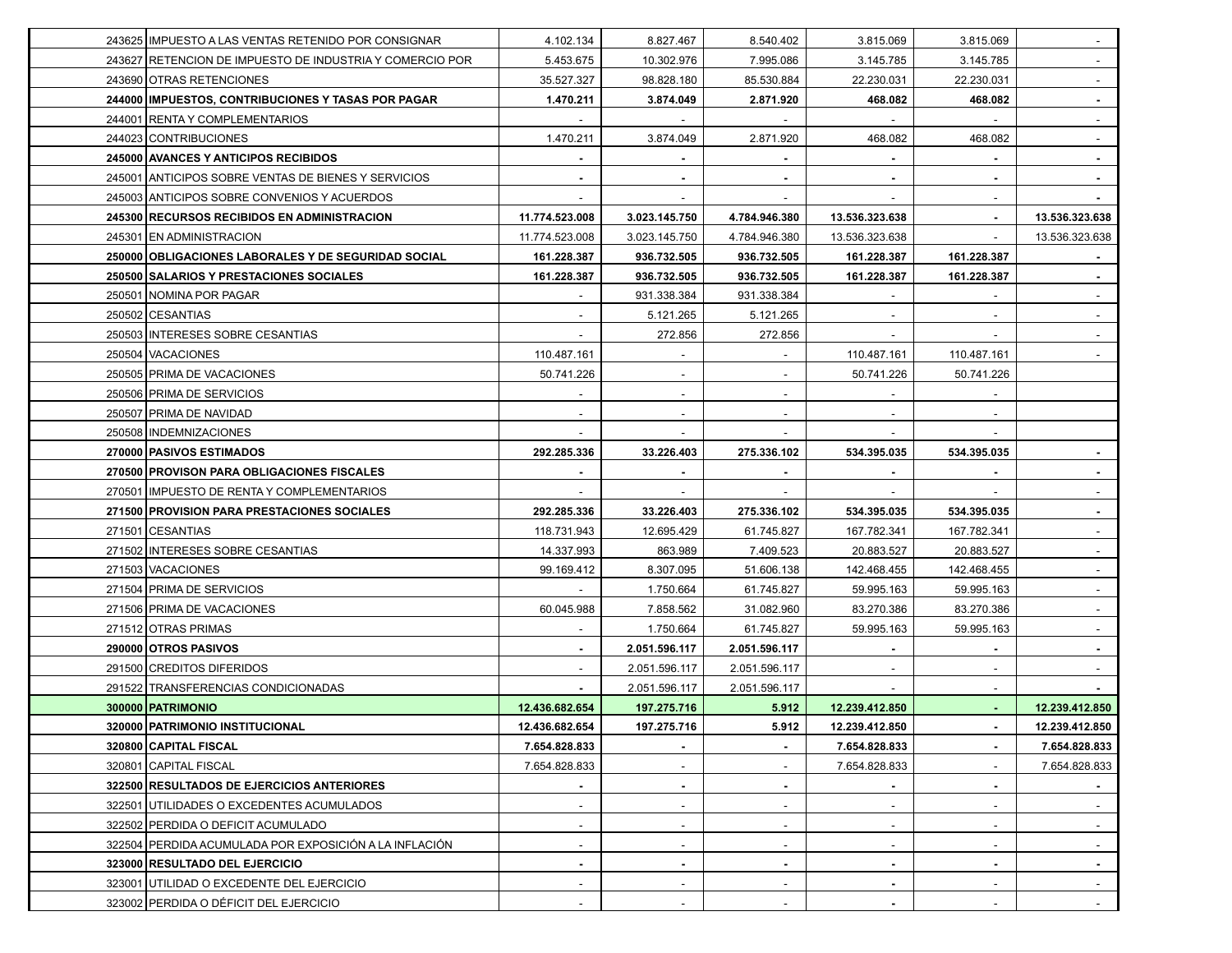| 323500 SUPERAVIT POR DONACIONES                         | 45.863.848    |                          |                          | 45.863.848     | $\blacksquare$           | 45.863.848     |
|---------------------------------------------------------|---------------|--------------------------|--------------------------|----------------|--------------------------|----------------|
| 323502 EN ESPECIE                                       | 45.863.848    | ۰                        | $\overline{\phantom{a}}$ | 45.863.848     | $\overline{\phantom{a}}$ | 45.863.848     |
| 324000 SUPERAVIT POR VALORIZACION                       | 4.904.357.504 |                          |                          | 4.904.357.504  | $\overline{\phantom{a}}$ | 4.904.357.504  |
| 324052 TERRENOS                                         | 2.741.289.509 |                          |                          | 2.741.289.509  | $\overline{\phantom{a}}$ | 2.741.289.509  |
| 324053 CONSTRUCCIONES                                   | 2.163.067.995 |                          |                          | 2.163.067.995  |                          | 2.163.067.995  |
| 324500 REVALORIZACION DEL PATRIMONIO                    | 35.640.333    |                          |                          | 35.640.333     | $\overline{\phantom{a}}$ | 35.640.333     |
| 324504 DONACIONES                                       | 35.640.333    | ۰                        |                          | 35.640.333     | $\overline{\phantom{a}}$ | 35.640.333     |
| 325500 PATRIMONIO INSTITUCIONAL                         | 27.304.000    |                          |                          | 27.304.000     | $\blacksquare$           | 27.304.000     |
| 325530 BIENES PENDIENTES DE LEGALIZAR                   | 27.304.000    |                          |                          | 27.304.000     | $\overline{\phantom{a}}$ | 27.304.000     |
| 325800 EFECTOS DEL SANEAMIENTO                          |               |                          |                          |                |                          |                |
| 325806 PROPIEDADES PLANTA Y EQUIPO                      |               | $\overline{\phantom{a}}$ | $\overline{\phantom{a}}$ | ۰              | $\sim$                   |                |
| 327000 PROVISIONES DEPRECIACIONES Y AMORTIZACIONES (DB) | (231.311.864) | 197.275.716              | 5.912                    | (428.581.668)  | $\overline{\phantom{a}}$ | (428.581.668)  |
| 327003 DEPRECIACION PROPIEDAD PLANTA Y EQUIPO           | (231.311.864) | 197.275.716              | 5.912                    | (428.581.668)  | $\overline{\phantom{a}}$ | (428.581.668)  |
| 400000   INGRESOS                                       | 9.065.900.651 |                          | 2.876.357.707            | 11.942.258.358 |                          | 11.942.258.358 |
| 440000 TRANSFERENCIAS                                   | 9.003.251.790 |                          | 2.692.175.537            | 11.695.427.327 |                          | 11.695.427.327 |
| 442800 OTRAS TRANSFERENCIAS                             | 9.003.251.790 |                          | 2.692.175.537            | 11.695.427.327 | $\blacksquare$           | 11.695.427.327 |
| 442802 PARA PROYECTOS DE INVERSION                      | 5.116.989.166 |                          | 706.314.547              | 5.823.303.713  |                          | 5.823.303.713  |
| 442803 PARA GASTOS DE FUNCIONAMIENTO                    | 3.886.262.624 |                          | 1.985.860.990            | 5.872.123.614  | $\blacksquare$           | 5.872.123.614  |
| 480000 OTROS INGRESOS                                   | 62.648.861    |                          | 184.182.170              | 246.831.031    |                          | 246.831.031    |
| 480500 FINANCIEROS                                      | 11.092.733    |                          | 5.531.870                | 16.624.603     |                          | 16.624.603     |
| 480522 INTERESES SOBRE DEPOSITOS                        | 11.092.733    |                          | 5.531.870                | 16.624.603     | $\overline{\phantom{a}}$ | 16.624.603     |
| 480590 OTROS INGRESOS FINANCIEROS                       |               |                          |                          |                |                          |                |
| 481000 EXTRAORDINARIOS                                  | 51.494.960    |                          | 178.650.300              | 230.145.260    | $\blacksquare$           | 230.145.260    |
| 481047 APROVECHAMIENTOS                                 | 51.494.960    |                          | 172.964.550              | 224.459.510    |                          | 224.459.510    |
| 481008 RECUPERACIONES                                   |               |                          | 5.685.750                | 5.685.750      |                          | 5.685.750      |
| 481500 AJUSTES DE EJERCICIOS ANTERIORES                 | 61.168        |                          |                          | 61.168         | $\sim$                   | 61.168         |
| 481559 OTROS INGRESOS                                   | 61.168        |                          |                          | 61.168         | $\overline{\phantom{a}}$ | 61.168         |
| 500000 GASTOS                                           | 6.477.340.394 | 4.043.027.731            | 95.157.599               | 10.425.210.526 |                          | 10.425.210.526 |
| 510000 ADMINISTRACION                                   | 1.770.622.372 | 914.914.173              | 16.835                   | 2.685.519.710  |                          | 2.685.519.710  |
| 510100 SUELDOS Y SALARIOS                               | 1.103.878.269 | 539.988.120              |                          | 1.643.866.389  |                          | 1.643.866.389  |
| 510101 SUELDOS DEL PERSONAL                             | 579.848.096   | 289.601.600              |                          | 869.449.696    | $\sim$                   | 869.449.696    |
| 510103 HORAS EXTRAS Y FESTIVOS                          | 2.386.255     | 1.024.345                | $\overline{\phantom{a}}$ | 3.410.600      | $\blacksquare$           | 3.410.600      |
| 510109 HONORARIOS                                       | 39.080.652    | 10.845.939               | $\sim$                   | 49.926.591     | $\sim$                   | 49.926.591     |
| 510113 PRIMA DE VACACIONES                              | 24.033.102    | 12.354.552               |                          | 36.387.654     |                          | 36.387.654     |
| 510117 VACACIONES                                       | 34.572.578    | 17.245.965               |                          | 51.818.543     |                          | 51.818.543     |
| 510123 AUXILIO DE TRANSPORTE                            | 2.993.040     | 1.496.520                |                          | 4.489.560      | $\sim$                   | 4.489.560      |
| 510124 CESANTIAS                                        | 47.148.973    | 24.343.427               | $\sim$                   | 71.492.400     | $\sim$                   | 71.492.400     |
| 510125 INTERESES A LAS CESANTIAS                        | 5.634.256     | 2.921.218                | $\overline{\phantom{0}}$ | 8.555.474      | $\blacksquare$           | 8.555.474      |
| 510130 CAPACITACION BIENESTAR SOCIAL Y ESTIMULOS        | 23.734.320    | 2.368.800                |                          | 26.103.120     |                          | 26.103.120     |
| 510131 DOTACION Y SUMINISTRO A TRABAJADORES             |               | 4.237.620                | -                        | 4.237.620      | $\blacksquare$           | 4.237.620      |
| 510145 SALARIO INTEGRAL                                 | 243.334.672   | 124.308.000              | $\sim$                   | 367.642.672    | $\blacksquare$           | 367.642.672    |
| 510147 VIATICOS                                         | 667.717       | 450.000                  | $\sim$                   | 1.117.717      | $\sim$                   | 1.117.717      |
| 510148 GASTOS DE VIAJE                                  | $\sim$        | 103.280                  | $\overline{\phantom{0}}$ | 103.280        | $\sim$                   | 103.280        |
| 510152 PRIMA DE SERVICIOS                               | 50.104.052    | 24.343.427               |                          | 74.447.479     |                          | 74.447.479     |
| 510164 OTRAS PRIMAS                                     | 50.340.556    | 24.343.427               |                          | 74.683.983     |                          | 74.683.983     |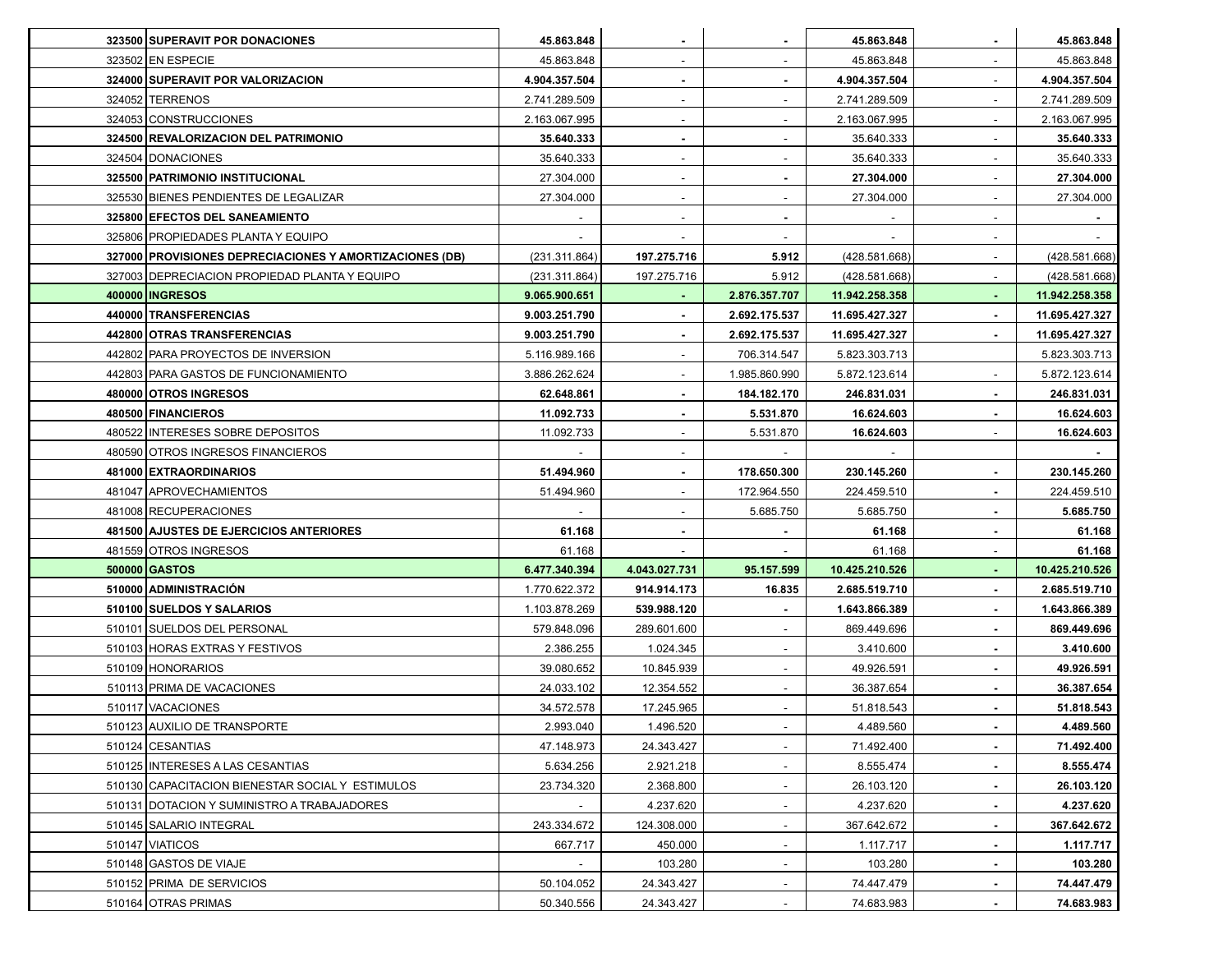| 510200 CONTRIBUCIONES IMPUTADAS                                | 641.466     | 317.667                  |                          | 959.133                  | $\sim$                   | 959.133     |
|----------------------------------------------------------------|-------------|--------------------------|--------------------------|--------------------------|--------------------------|-------------|
| 510201   INCAPACIDADES                                         | 641.466     | 317.667                  | $\sim$                   | 959.133                  | $\blacksquare$           | 959.133     |
| 510203   INDEMNIZACIONES                                       |             |                          |                          |                          | $\blacksquare$           |             |
| 510204 GASTOS MEDICOS Y DROGAS                                 |             |                          |                          |                          | $\sim$                   |             |
| 510300 CONTRIBUCIONES EFECTIVAS                                | 191.488.817 | 97.635.635               | 16.835                   | 289.107.617              | $\blacksquare$           | 289.107.617 |
| 510302 APORTES CAJA DE COMPENSACIÓN                            | 30.774.618  | 15.555.606               |                          | 46.330.224               | $\sim$                   | 46.330.224  |
| 510303 APORTES A SEGURIDAD SOCIAL                              | 65.020.830  | 31.790.524               | 16.835                   | 96.794.519               | $\blacksquare$           | 96.794.519  |
| 510305 RIESGOS PROFESIONALES                                   | 4.978.850   | 2.496.200                |                          | 7.475.050                | $\blacksquare$           | 7.475.050   |
| 510307 COTIZACIÓN DEL RÉGIMEN DE AHORRO INDIVIDUAL             | 90.714.519  | 47.793.305               |                          | 138.507.824              | $\sim$                   | 138.507.824 |
| 510400 APORTES SOBRE LA NOMINA                                 | 112.049.630 | 55.558.192               |                          | 167.607.822              | $\overline{\phantom{a}}$ | 167.607.822 |
| 510401 APORTES AL ICBF                                         | 67.225.825  | 33.331.292               | $\overline{\phantom{a}}$ | 100.557.117              | $\blacksquare$           | 100.557.117 |
| 510402 APORTES AL SENA                                         | 44.823.805  | 22.226.900               | $\sim$                   | 67.050.705               | $\blacksquare$           | 67.050.705  |
| 511100 GENERALES                                               | 333.356.710 | 219.457.124              | ٠                        | 552.813.834              | $\blacksquare$           | 552.813.834 |
| 511111 COMISIONES - HONORARIOS                                 | 9.017.600   | 37.046.620               |                          | 46.064.220               | $\blacksquare$           | 46.064.220  |
| 511113 VIGILANCIA Y SEGURIDAD                                  | 108.999.109 | 65.373.216               |                          | 174.372.325              | $\blacksquare$           | 174.372.325 |
| 511114 MATERIALES Y SUMINISTROS                                | 2.810.204   | 7.097.589                |                          | 9.907.793                | $\sim$                   | 9.907.793   |
| 511115 MANTENIMIENTO                                           | 19.739.324  | 5.487.938                | $\sim$                   | 25.227.262               | $\blacksquare$           | 25.227.262  |
| 511116 REPARACION                                              |             |                          |                          |                          | $\blacksquare$           |             |
| 511117 SERVICIOS PÚBLICOS                                      | 44.895.306  | 20.562.183               |                          | 65.457.489               | $\sim$                   | 65.457.489  |
| 511118 ARRENDAMIENTOS                                          | 43.256.145  | 21.834.651               |                          | 65.090.796               | $\blacksquare$           | 65.090.796  |
| 511119 VIATICOS Y GASTOS DE VIAJE                              |             |                          | $\blacksquare$           |                          | $\sim$                   |             |
| 511121   IMPRESOS, PUBLICACIONES, SUSCRIPCIONES Y AFILIACIONES | $\sim$      | $\sim$                   | $\overline{\phantom{a}}$ | $\sim$                   | $\blacksquare$           |             |
| 511122 FOTOCOPIAS                                              | 538.600     | 363.850                  | $\blacksquare$           | 902.450                  | $\blacksquare$           | 902.450     |
| 511123 COMUNICACIONES Y TRANSPORTE                             | 4.323.605   | 2.283.202                |                          | 6.606.807                | $\blacksquare$           | 6.606.807   |
| 511125 SEGUROS GENERALES                                       | 26.340.066  | 12.180.154               |                          | 38.520.220               |                          | 38.520.220  |
| 511127 PROMOCION Y DIVULGACION                                 | 5.657.564   | 7.884.232                |                          | 13.541.796               | $\sim$                   | 13.541.796  |
| 511146 COMBUSTIBLES Y LUBRICANTES                              | 3.906.850   | 1.275.330                | $\overline{\phantom{a}}$ | 5.182.180                | $\blacksquare$           | 5.182.180   |
| 511149 SERVICIOS DE ASEO Y CAFETERIA                           | 51.175.531  | 28.466.397               |                          | 79.641.928               | $\blacksquare$           | 79.641.928  |
| 511155 ELEMENTOS DE ASEO Y CAFETERIA                           | 11.942.391  | 8.173.419                |                          | 20.115.810               | $\blacksquare$           | 20.115.810  |
| 511164 GASTOS LEGALES                                          | 754.415     | 1.428.343                |                          | 2.182.758                | $\blacksquare$           | 2.182.758   |
| 511165   INTANGIBLES                                           |             |                          | $\blacksquare$           |                          | $\sim$                   |             |
| 511190 OTROS GASTOS GENERALES                                  | $\sim$      | $\overline{\phantom{a}}$ | $\blacksquare$           | $\sim$                   | $\blacksquare$           |             |
| 512000 IMPUESTOS, CONTRIBUCIONES Y TASAS                       | 29.207.480  | 1.957.435                | $\blacksquare$           | 31.164.915               | $\blacksquare$           | 31.164.915  |
| 512001 PREDIAL UNIFICADO                                       | 24.042.886  |                          |                          | 24.042.886               | $\blacksquare$           | 24.042.886  |
| 512002 CUOTA DE FISCALIZACION Y AUDITAJE                       |             |                          |                          |                          |                          |             |
| 512006 VALORIZACIONES                                          |             | -                        |                          | $\overline{\phantom{a}}$ | $\sim$                   |             |
| 512008 SANCIONES                                               |             | $\sim$                   | $\sim$                   | $\sim$                   | $\blacksquare$           |             |
| 512011 IMPUESTO VEHICULOS AUTOMOTORES                          | 1.322.000   | $\overline{\phantom{0}}$ | $\overline{\phantom{0}}$ | 1.322.000                | $\blacksquare$           | 1.322.000   |
| 512017 INTERESES DE MORA                                       |             |                          |                          |                          | $\blacksquare$           |             |
| 512024 GRAVAMEN A LAS TRANSACCIONES FINANCIERAS                | 3.842.594   | 1.957.435                | $\overline{a}$           | 5.800.029                | $\blacksquare$           | 5.800.029   |
| 512090 OTROS IMPUESTOS RETENCIONES ASUMIDAS                    | $\sim$      | $\sim$                   | $\overline{\phantom{a}}$ | $\sim$                   | $\sim$                   |             |
| 530000 PROVISIONES, AGOTAMIENTO, DEPRECIACIONES Y AMORT        | 204.753     | 875.165                  | ۰.                       | 1.079.918                | $\blacksquare$           | 1.079.918   |
| 530200 PROVISIÓN PARA PROTECCION DE                            | 204.753     | 875.165                  | ٠                        | 1.079.918                | $\sim$                   | 1.079.918   |
| 530232 INVERSIONES DE ADMINISTRACION DE LIQUIDEZ               | 204.753     | 875.165                  |                          | 1.079.918                | $\blacksquare$           | 1.079.918   |
| 530400 PROVISIÓN PARA DEUDORES                                 |             |                          |                          |                          |                          |             |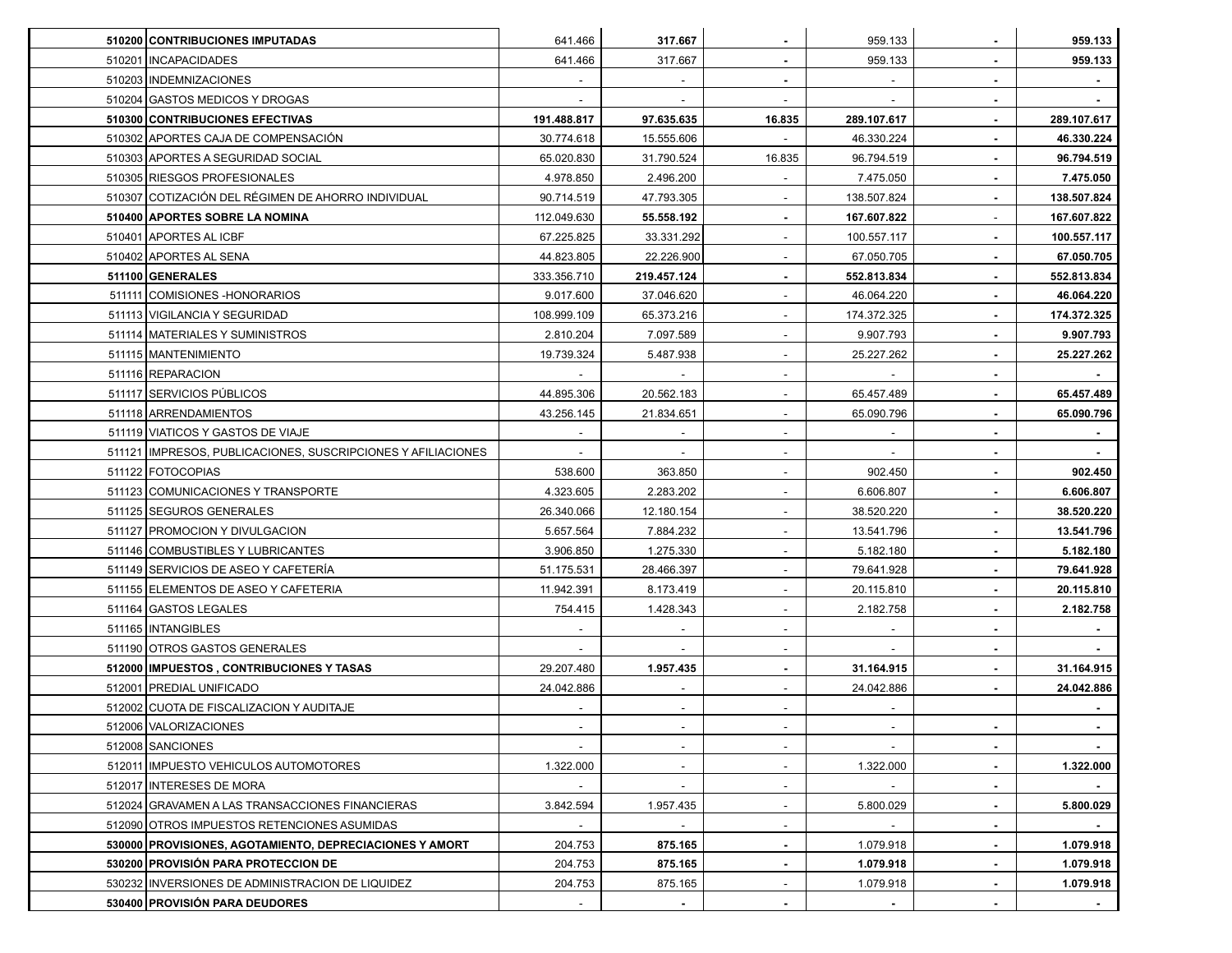| 530490 OTROS DEUDORES                                       |                 |                          |                          |                 | $\sim$                   |                 |
|-------------------------------------------------------------|-----------------|--------------------------|--------------------------|-----------------|--------------------------|-----------------|
| 531300 PROVISIÓN PARA OBLIGACIONES FISCALES                 |                 |                          |                          |                 | $\blacksquare$           |                 |
| 531301 IMPUESTO DE RENTA Y COMPLEMENTARIOS                  |                 |                          |                          |                 | $\blacksquare$           |                 |
| 533000 DEPRECIACIÓN DE PROPIEDADES PLANTA Y EQUIPO          |                 |                          |                          |                 |                          |                 |
| 533001 EDIFICACIONES                                        |                 |                          |                          |                 |                          |                 |
| 533004   MAQUINARIA Y EQUIPO                                |                 |                          |                          |                 | $\sim$                   |                 |
| 533005 EQUIPO MEDICO Y CIENTIFICO                           |                 |                          |                          |                 | $\sim$                   |                 |
| 533006 MUEBLES ENSERES Y EQUIPO OFICINA                     |                 |                          |                          |                 | $\sim$                   |                 |
| 533007 EQUIPO DE COMUNICACIÓN Y COMPUTACIÓN                 |                 |                          |                          |                 |                          |                 |
| 533008 EQUIPO DE TRANSPORTE TRACCION Y ELEVACION            |                 |                          |                          |                 | $\sim$                   |                 |
| 550800 MEDIO AMBIENTE                                       | 4.693.545.577   | 3.123.815.477            | 95.140.764               | 7.722.220.290   | $\sim$                   | 7.722.220.290   |
| 550804   INVESTIGACION                                      | 4.693.545.577   | 3.123.815.477            | 95.140.764               | 7.722.220.290   | $\sim$                   | 7.722.220.290   |
| 580000 OTROS GASTOS                                         | 12.967.692      | 3.422.916                |                          | 16.390.608      | $\blacksquare$           | 16.390.608      |
| 580200 COMISIONES                                           | 5.644.131       | 3.286.836                |                          | 8.930.967       |                          | 8.930.967       |
| 580238 COMISIONES Y OTROS GASTOS BANCARIOS                  | 5.644.131       | 3.286.836                |                          | 8.930.967       |                          | 8.930.967       |
| 580500 FINANCIEROS                                          |                 |                          | $\blacksquare$           |                 | $\sim$                   |                 |
| 580590 OTROS GASTOS FINANCIEROS                             |                 |                          |                          |                 | $\sim$                   |                 |
| 581500 AJUSTES DE EJERCICIOS ANTERIORES                     | 7.323.561       | 136.080                  |                          | 7.459.641       | $\blacksquare$           | 7.459.641       |
| 581589 AJUSTES A GASTOS DE OPERACIÓN                        | 7.323.561       | 136.080                  |                          | 7.459.641       |                          | 7.459.641       |
| 590000 CIERRE DE INGRESOS, GASTOS Y COSTOS                  |                 |                          | $\blacksquare$           |                 | $\blacksquare$           |                 |
| 590500 CIERRE DE INGRESOS, GASTOS Y COSTOS                  |                 | $\blacksquare$           | $\overline{\phantom{a}}$ | $\blacksquare$  | $\blacksquare$           |                 |
| 590501 CIERRE DE INGRESOS, GASTOS Y COSTOS                  |                 |                          |                          | $\blacksquare$  | $\blacksquare$           |                 |
| 800000 CUENTAS DE ORDEN DEUDORAS                            |                 | 262.790.510              | 262.790.510              | $\blacksquare$  | $\blacksquare$           |                 |
| 810000   DERECHOS CONTINGENTES                              | 4.000           |                          |                          | 4.000           |                          | 4.000           |
| 812000 LITIGIOS Y MECANISMOS ALTERNATIVOS                   | 4.000           |                          |                          | 4.000           |                          | 4.000           |
| 812001 CIVILES                                              | 4.000           |                          |                          | 4.000           | $\sim$                   | 4.000           |
| 830000 DEUDORAS DE CONTROL POR EL CONTRA                    | 2.492.512.408   | 262.790.510              |                          | 2.755.302.918   |                          | 2.755.302.918   |
| 831500 ACTIVOS TOTAL DEPRECIADOS - AGOTADOS O AMORT         | 2.488.137.066   | 262.790.510              |                          | 2.750.927.576   |                          | 2.750.927.576   |
| 831510 PROPIEDADES PLANTA Y EQUIPO                          | 2.488.137.066   | 262.790.510              |                          | 2.750.927.576   | $\overline{\phantom{a}}$ | 2.750.927.576   |
| 834700 BIENES ENTREGADOS A TERCEROS                         | (4.375.342)     |                          |                          | (4.375.342)     |                          | (4.375.342)     |
| 834704 PROPIEDADESPLANTA Y EQUIPO                           |                 | $\overline{\phantom{a}}$ |                          |                 | $\sim$                   |                 |
| 890000 DEUDORAS POR EL CONTRARIO (CR)                       | (2.488.141.066) |                          | 262.790.510              | (2.750.931.576) | $\sim$                   | (2.750.931.576) |
| 890500 DERECHOS CONTINGENTES                                | (4.000)         |                          |                          | (4.000)         | ÷                        | (4.000)         |
| 890506 LITIGIOS Y MECANISMOS A. DE SOLUCION                 | (4.000)         |                          |                          | (4.000)         |                          | (4.000)         |
| 891500 DEUDORAS DE CONTROL POR EL CONTRA (CR)               | (2.488.137.066) |                          | 262.790.510              | (2.750.927.576) |                          | (2.750.927.576) |
| 891506 ACTIVOS TOTALMENTE DEPRECIADOS, AGOTADOS O AMORTIZAD | (2.488.137.066) |                          | 262.790.510              | (2.750.927.576) | $\sim$                   | (2.750.927.576) |
| 891518 BIENES ENTREGADOS A TERCEROS                         |                 |                          |                          |                 |                          |                 |
| 900000 CUENTAS DE ORDEN ACREEDORAS                          |                 | 5.055.869.967            | 5.055.869.967            |                 |                          |                 |
| 910000 RESPONSABILIDADES CONTINGENTES                       | 4.671.662.333   | 4.029.262.613            | 12.176.605               | 654.576.325     | $\blacksquare$           | 654.576.325     |
| 919000 OTRAS RESPOSABILIDADES                               | 4.671.662.333   | 4.029.262.613            | 12.176.605               | 654.576.325     | $\blacksquare$           | 654.576.325     |
| 919090 OTRAS RESPOSABILIDADES                               | 4.671.662.333   | 4.029.262.613            | 12.176.605               | 654.576.325     | $\sim$                   | 654.576.325     |
| 930000 ACREEDORAS DE CONTROL                                | 27.528.167.634  | $\blacksquare$           | 1.014.430.749            | 28.542.598.383  | $\sim$                   | 28.542.598.383  |
| 934600 BIENES RECIBIDOS DE TERCEROS                         | 5.846.401       |                          |                          | 5.846.401       | $\blacksquare$           | 5.846.401       |
|                                                             |                 |                          |                          |                 |                          |                 |
| 934619 PROPIEDADES PLANTA Y EQUIPO                          | 5.846.401       |                          |                          | 5.846.401       | $\overline{\phantom{a}}$ | 5.846.401       |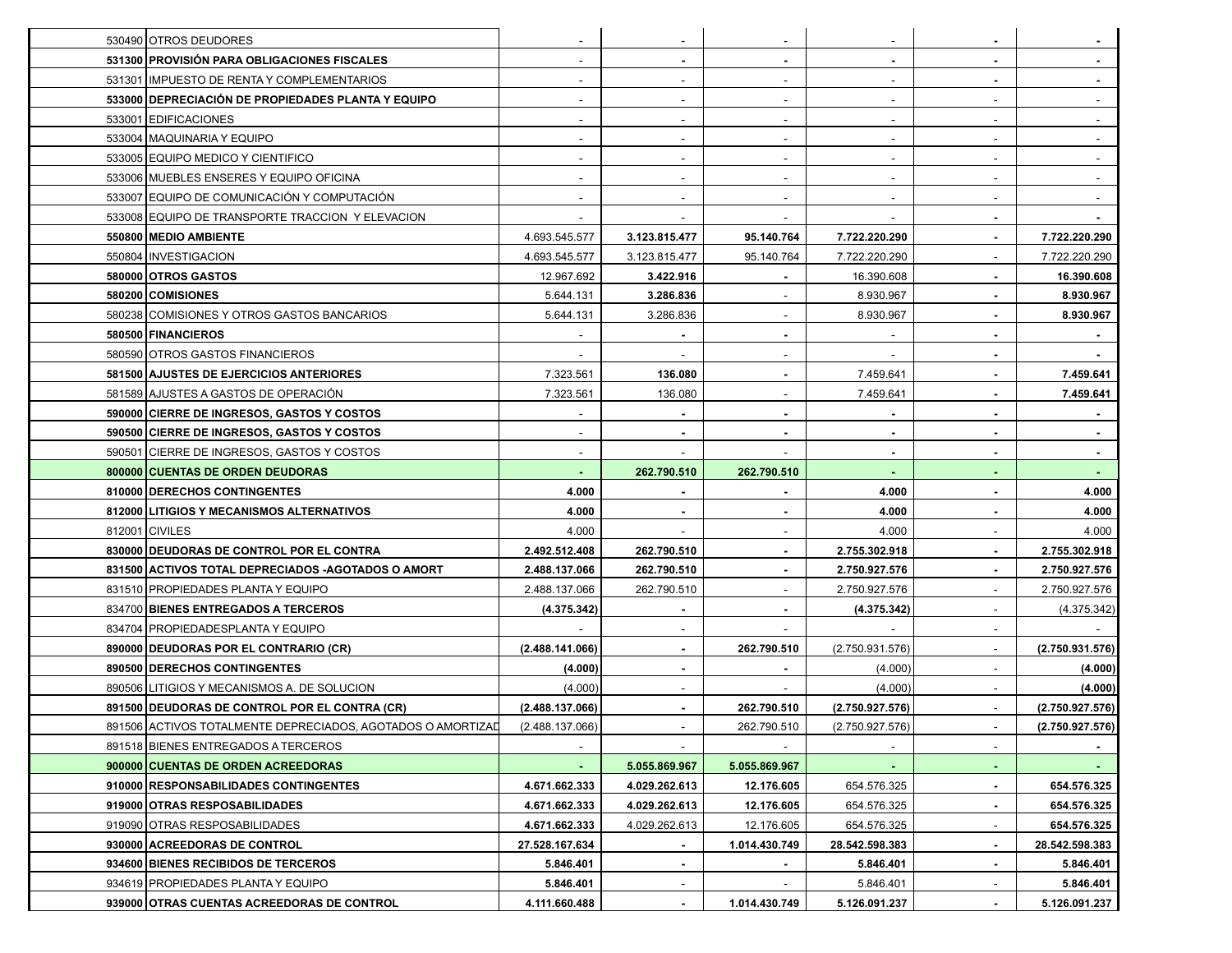| 939013 CONVENIOS                                      | 4.111.660.488   |               | 1.014.430.749 | 5.126.091.237   | 5.126.091.237   |
|-------------------------------------------------------|-----------------|---------------|---------------|-----------------|-----------------|
| 990000 ACREEDORAS POR CONTRA (DB)                     | (8.789.169.222) | 1.026.607.354 | 4.029.262.613 | (5.786.513.963) | (5.786.513.963) |
| 990500 RESPONSABILIDADES CONTINGENTES POR CONTRA (DB) | (4.671.662.333) | 12.176.605    | 4.029.262.613 | (654.576.325)   | (654.576.325)   |
| 990511 GARANTIAS CONTRACTUALES                        |                 |               |               |                 |                 |
| 990590 OTRAS RESPOSABILIDADES CONTINGENTES            | (4.671.662.333) | 12.176.605    | 4.029.262.613 | (654.576.325)   | (654.576.325)   |
| 991500 ACREEDORAS DE CONTROL POR EL CONTRA            | (4.117.506.889) | 1.014.430.749 |               | (5.131.937.638) | (5.131.937.638) |
| 991506 BIENES RECIBIDOS DE TERCEROS                   | (5.846.401)     |               |               | (5.846.401)     | (5.846.401)     |
| 991590 OTRAS CUENTAS ACREEDORAS DE CONTROL            | (4.111.660.488) | 1.014.430.749 |               | (5.126.091.237) | (5.126.091.237) |